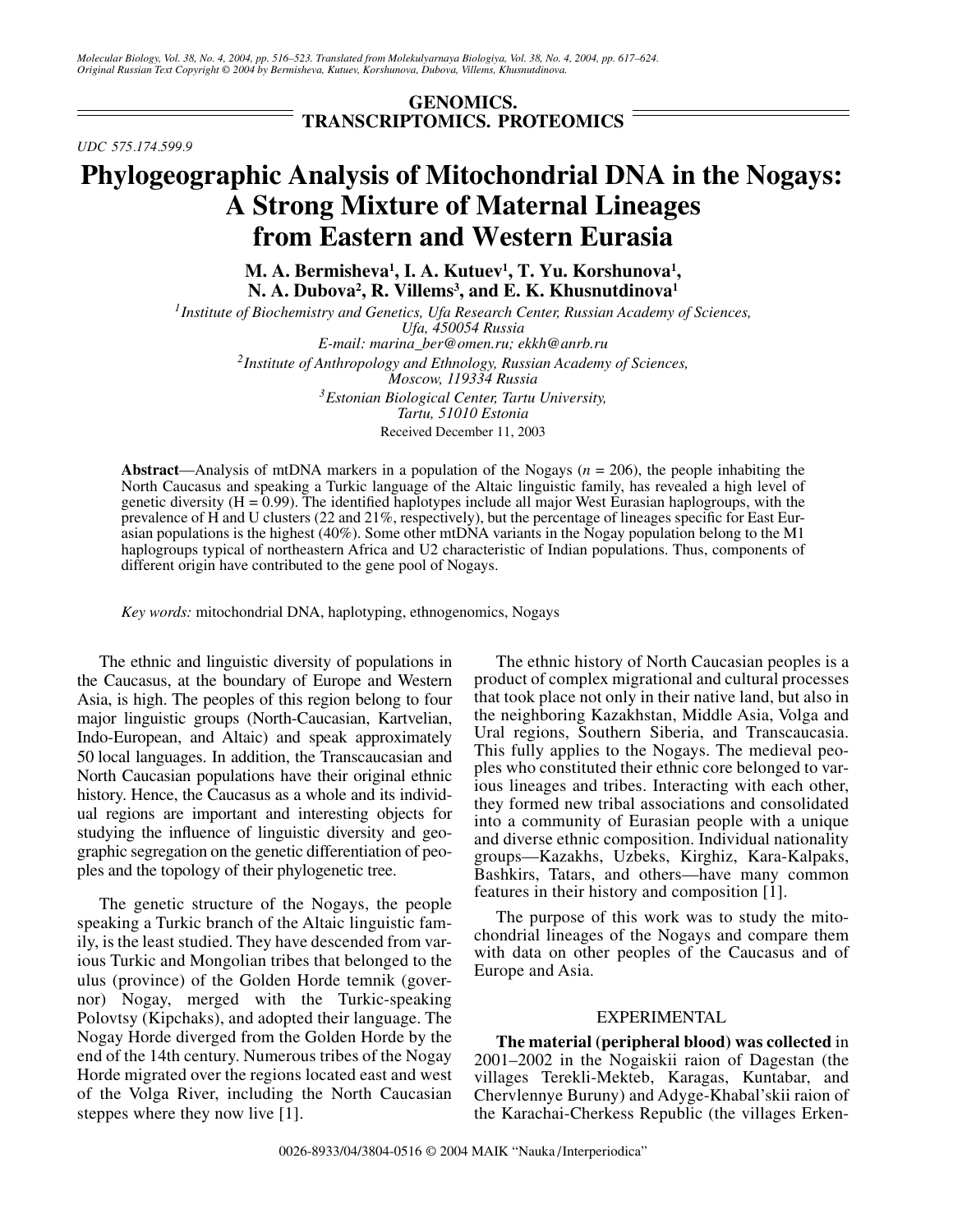Khalk, Erken-Shakhar, Adil'-Khalk, and Ikon-Khalk). Blood samples were taken after a medical examination from adults, who were informed about the purposes of population genetic studies. Ethnic affiliation was determined by questioning, taking into account the nationality through three generations.

**DNA was isolated** from the peripheral blood by conventional phenol–chloroform extraction. The hypervariable segment I (HVSI) of the mtDNA reference region was amplified using primers A15909 and B16498, which was followed by the sequencing of a fragment between positions 16,024 and 16,400 bp. Primers H15975 and F16420 from the DYEnamicTM ET terminator cycle sequencing premix kit (Amersham) were used. DNA haplogroups were determined using RFLP analysis with restriction endonucleases shown in Table 1. MtDNA mutations were numbered according to the Cambridge reference sequence (CRS) [2]. The parsimony and reduced median network methods were used to accurately determine the phylogenetic relationships between haplotypes within the entire Nogay sample [3].

## RESULTS AND DISCUSSION

At the end of the 20th century, the main specific types of mtDNA were described and its mutations were determined, which made it possible to classify human haplogroups [4–6]. The nomenclature of Eurasian mtDNA lineages is based on the combined data on polymorphism of both reference and coding mtDNA regions (Fig. 1) [7–9]. The diversity of mtDNA haplogroups in the ethnic group of Nogays  $(n = 206)$  has been characterized in this study. The phylogenetic tree of mtDNA lineages of the Nogay population is based on the HVSI polymorphism of the mtDNA reference region and on RFLP analysis of the coding mtDNA region (Fig. 2). Table 2 shows the frequencies of haplogroups in the Nogay population and some other populations of the world, including the Caucasus.

Both West and East Eurasian haplogroups of the Nogays population are highly diverse, which is an important feature of the Nogay gene pool. No founder effect is observed (except for haplogroup U3), indicating that numerous populations carrying different sets of both West and East Eurasian mtDNA variants have been involved in the formation of the Nogay population.

In Nogays, the frequencies of H and U clusters are the highest (22 and 21%, respectively). The frequency of haplogroup H is known to be high in West and North Europe (40–50%); medium frequency (20– 40%) in the southern and southwestern parts of the continent, North Africa, East Europe, and Turkey; and low (less than 20%) in the Near East, India, and Central Siberia. Haplogroup H is assumed to have originated in the Near East 25,000–30,000 years ago [6]. In

**Table 1.** Restriction sites in the coding mtDNA region and haplogroup-determining restriction endonucleases

| Restriction site and restriction<br>endonuclease | Haplogroup     |  |  |
|--------------------------------------------------|----------------|--|--|
| 73 (73GA) - Alw44I                               | <b>HV</b>      |  |  |
| 663 (663AG) - HaeIII                             | $\mathsf{A}$   |  |  |
| $1715(1719GA) - DdeI$                            | N1x            |  |  |
| 4577 (4580GA) - NlaIII                           | $\mathbf{V}$   |  |  |
| $4643 (4646TC) - RsaI$                           | U4             |  |  |
| 4830 (4833AG) - HaeII                            | G              |  |  |
| $5176(5178CA) - AluI$                            | D              |  |  |
| 5416 (5417GA) – TasI                             | N <sub>9</sub> |  |  |
| $7025(7028CT) - AluI$                            | H              |  |  |
| 7598 (7600GA) - Hhal                             | E              |  |  |
| 8249 (8251CT) +AvaII                             | N1b            |  |  |
| 8994 (8994GA) - HaeIII                           | W              |  |  |
| 9052 (9055GA) - HaeII                            | K              |  |  |
| 10032 (10034TC) +AluI                            | T              |  |  |
| 10394 (10398AG) +DdeI                            | N1a            |  |  |
| 10397 (10400CT) +AluI                            | M              |  |  |
| 12308 (12308AG) + Hinfl                          | U              |  |  |
| 12406 (12406GA) - HincII                         | F1             |  |  |
| 12498 (12501GA) - NlaIII                         | N <sub>1</sub> |  |  |
| 12704 (12705CT) - MboII                          | $R + N$        |  |  |
| 13262 (13263AG) + AluI                           | C              |  |  |
| 13366 (13368GA) + BamHI                          | T              |  |  |
| 13704 (13708GA) - BstOI                          | J              |  |  |
| 14068 (14070AG) +TaqI                            | U <sub>1</sub> |  |  |
| 14465 (14470TC) +AceI                            | X              |  |  |
| 14766 (14766TC) +MseI                            | HV             |  |  |
| 15904 (15904CT) +MseI                            | pre-V          |  |  |
| $8281 - 9$ bp del                                | B              |  |  |

Note: Transitions and transversions leading to either the formation or loss of the corresponding restriction site are indicated in parentheses.

Nogays, haplogroup H occurs with a medium frequency and has a relatively high diversity of lineages, some of which have been found in other Caucasian populations. This cluster reflects a well-defined "starshaped" phylogeny. A comparison of the frequency of this haplogroup in the Nogays and other Caucasian populations has shown that it is somewhat lower in Georgians and southern Ossetians but higher in Armenians and Adygeis (Table 2) [10]. MtDNA variation has also been studied in some Caucasian populations [11], but the topology of mitochondrial lineages is not presented in this work, and we cannot compare it with our results. In general, cluster H dominates in all populations of the Caucasus and Europe. A subcluster of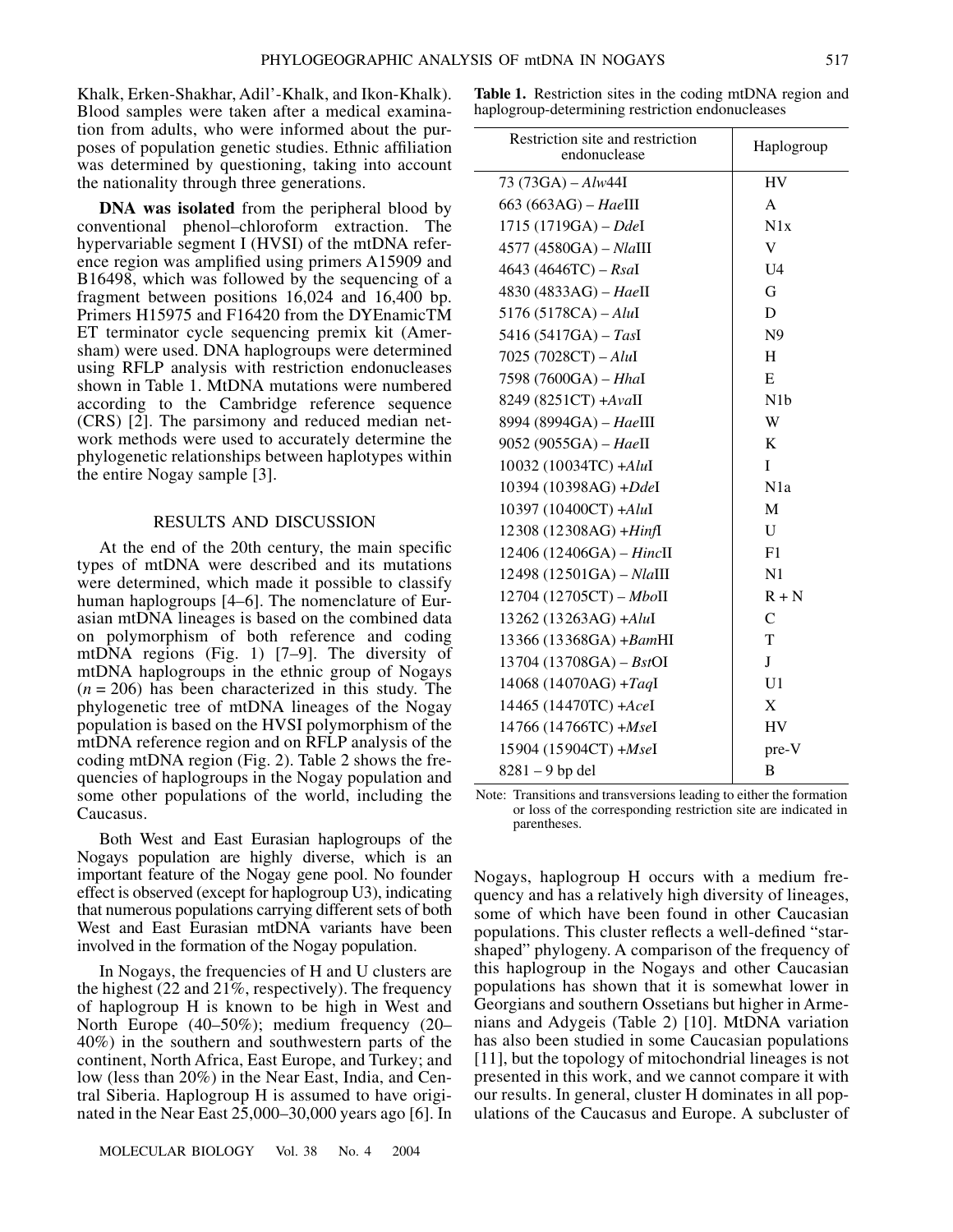

**Fig. 1.** Phylogenetic tree of the major mitochondrial DNA haplogroups in Eurasian populations.

haplogroup H with transitions at positions 16,293 and 16,311 was identified in the Nogays as well as in Europeans, whereas other peoples of the Caucasus and East Mediterranean area, including Turks, lack this subcluster [10, 12, 13]. These markers are rare in Europe (except for Estonia) [10, 14, 15]. Expansion of this sublineage began approximately  $5200 \pm 1700$  years ago, i.e., in the Late Neolithic. On the other hand, the mtDNA lineages of H8 subgroup with substitutions at positions 16,288 and 13100 in the Nogays is evidence for the influence of Near East populations on the formation of their gene pool.

The phylogeography of haplogroup V and its pre-V "precursor" was recently described in detail by Torroni *et al.* [16]. This haplogroup is widespread throughout Europe, including its eastern part (with a medium frequency), so that its occurrence in the Nogays is quite natural. At the same time, the Adygeis and the populations of Central Asia speaking Turkic languages lack this haplogroup.

Cluster U has been identified in Europeans, Indians, and populations of sub-Sahara [8, 17, 18]. As determined from the minimum time of divergence, this group is ancient [9, 14] and included several haplogroups (U1–U8) that make up about 7% in the European populations. The frequency of cluster U is approximately equal in the Nogays, Ossetians, Armenians, and Adygeis. In the Nogays, however, the level of diversity of U subclusters is higher, and they differ from U subclusters of other Caucasian populations (Table 2) [9, 10].

The absolute frequency of haplogroup U3 is high (5.3%) in both the entire sample of Nogays and in cluster U proper (30%), although this haplogroup has a low level of diversity with one dominant haplotype. At the same time, U3 is extremely rare in the populations inhabiting the Volga–Ural region [19] and Central Asia [12], as well as in Russians [20, 21] and peoples of the Caucasus [10]. However, a phylogeographic analysis of these lineages clearly shows that the substitution at position 16,168 is often observed in populations of the Caucasus and Near East, whereas transition 16,390 occurs in the Near East and Georgia [10].

The U5 haplogroup prevails in the Saami (53.8%) and is frequent in other European populations [15, 22]. The frequency of this haplogroup in the Nogays (2.9%) is similar to that in the Armenians, Ossetians, and Georgians [10]. The haplotype with substitutions at positions 16,144, 16,189, and 16,270, which is encountered in the Saami, Finns, and Karels with respective frequencies of 37.4%, 2%, and 6% [15, 22], has been identified in the Nogays only once.

As shown previously, the highest frequency of haplogroup U4 is characteristic of trans-Ural Bashkirs and Chuvash inhabiting the Volga–Ural region [19] and of Georgians in the Caucasus [10]. Among the Nogays, the frequency of haplogroup U4 is low (1.9%). This haplogroup has not been identified in Iran among Kurds and Ossetians, i.e., among Indo-Iranian peoples.

The frequency of haplogroup U1 in the Nogays is higher than in Europe, India, and Ethiopia and similar to that in the Turks and Altais [18].

The Iranian-speaking and more ancient pre-Iranian-speaking groups, to which the Ossetians are most closely related anthropologically, were the basic component of all nomadic populations of Eurasian steppes. With respect to the Nogays, the role of Indo-Iranian tribes in their formation is still debated. In our sample, we have found haplogroup U7 with a typical transversion at position 16,318. The frequency of this haplogroup in East Europe [19] and Central Asia [12] is as low as 0.3%, whereas it has a high frequency in Iran and India [18], which confirms the role of the Indo-Iranian component in Nogay ethnogeny.

Thus, we have found that the diversity within the U cluster in the Nogays is higher than in Europeans.

Haplogroups T and J, which have a common substitution at position 16,126, stem from the Near East. They diverged approximately 25,000 and 42,000 years ago, respectively [14]. Their respective frequencies in the Nogays are 4.4% and 2.9%. One sublineage of haplogroup J (16,063) is related to the Bulgarians, and another one (16,187), to the Armenians and Georgians.

During the mid-16th century, most tribes of the Nogay Horde became vassals of the Moscow principality, which led to close relations between the Nogays and Slavs in the following period. This might explain the fact that the entire set of mtDNA lineages characteristic of the European populations occurs in the Nogays with a frequency exceeding 50%. On the other hand, the prevalence of West Eurasian mtDNA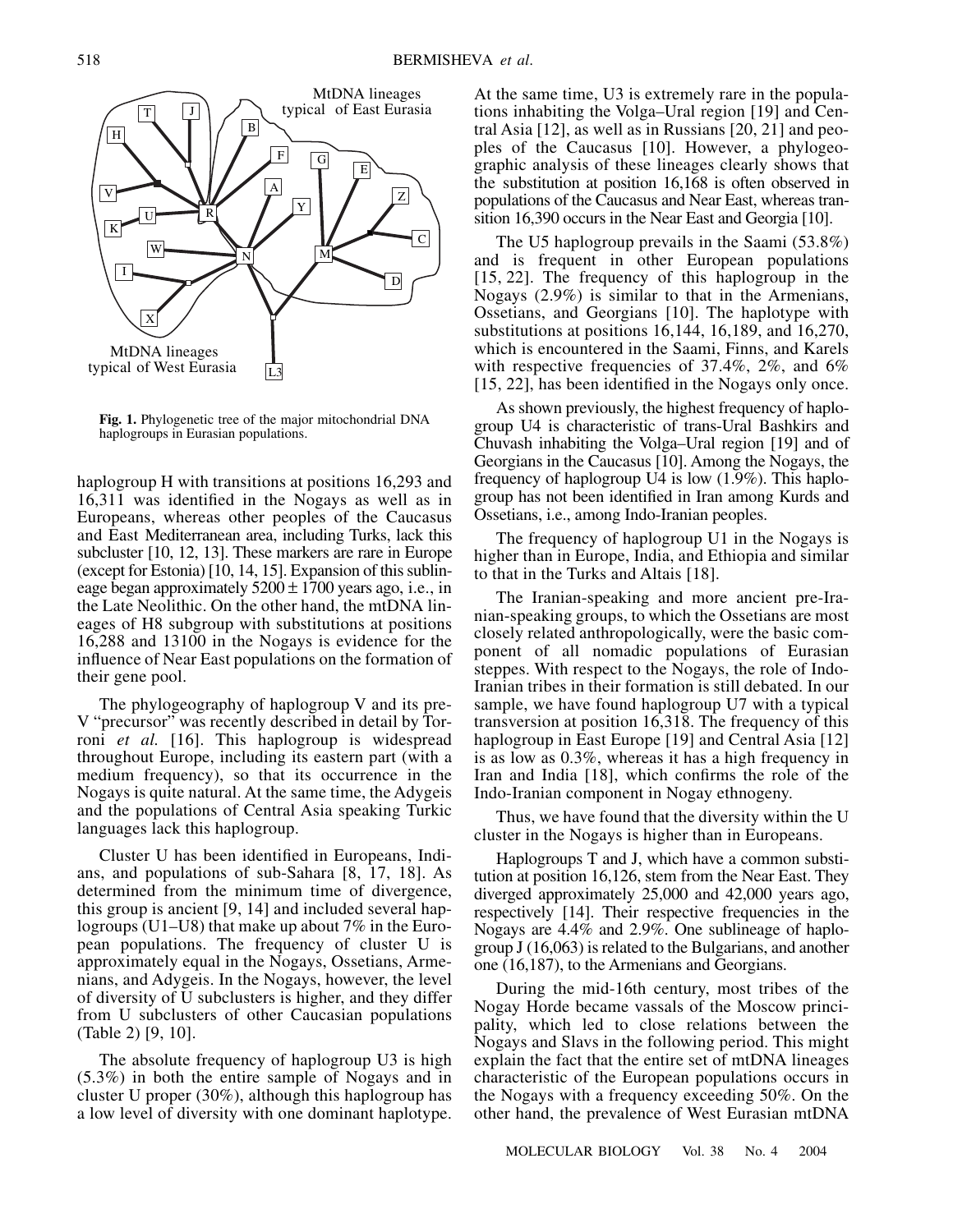



MOLECULAR BIOLOGY Vol. 38 No. 4 2004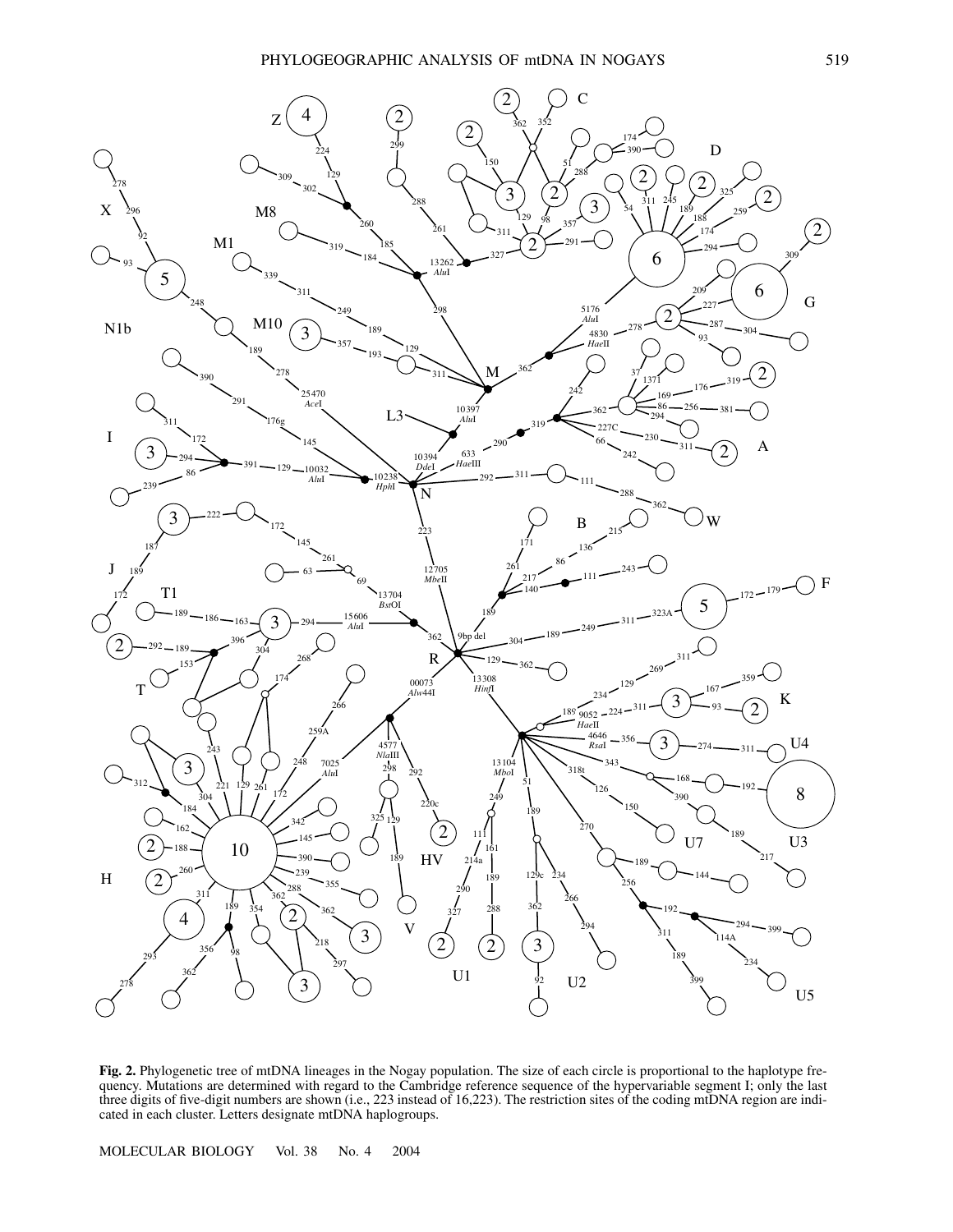## BERMISHEVA *et al*.

| Haplo-<br>group           | Adygeis<br>$(50)$ [5] | <b>Nogays</b><br>(206) | <b>Kazakhs</b><br>$(82)$ [12, 26] | Kirghiz<br>$(92)$ [12] | Uigurs (99)<br>[12, 26] | Mongols<br>$(103)\overline{[}25]$ | <b>Bashkirs</b><br>$(221)$ [19] | <b>Turks</b><br>$(218)$ [9] | Azerbaijanis<br>$(48)$ [9] |
|---------------------------|-----------------------|------------------------|-----------------------------------|------------------------|-------------------------|-----------------------------------|---------------------------------|-----------------------------|----------------------------|
| $\mathbf{L}$              |                       |                        | 1.22                              | 1.09                   | 2.02                    |                                   |                                 | 2.78                        |                            |
| M1                        |                       | 0.48                   |                                   | 1.09                   |                         |                                   |                                 |                             |                            |
| $\mathbf{A}$              |                       | 5.34                   | 7.32                              | 3.26                   | 6.06                    | 3.88                              | 3.60                            | 0.46                        |                            |
| $\, {\bf B}$              |                       | 1.46                   | 3.66                              | 6.52                   | 4.04                    | 9.71                              | 0.90                            | 0.46                        |                            |
| $\mathbf C$               | 6.00                  | 12.14                  | 10.98                             | 14.13                  | 4.04                    | 14.56                             | 11.80                           | 1.39                        | 4.17                       |
| $\boldsymbol{Z}$          |                       | 2.43                   | 8.54                              | 1.09                   |                         | 3.88                              | 0.90                            |                             |                            |
| $\mathbf D$               |                       | 7.77                   | 17.07                             | 19.57                  | 15.15                   | 30.10                             | 9.00                            | 1.85                        |                            |
| $\boldsymbol{\mathrm{F}}$ |                       | 2.91                   | 3.66                              | 3.26                   | 7.07                    | 5.83                              | 6.32                            | 0.46                        | 2.08                       |
| ${\bf G}$                 |                       | 6.31                   | 3.66                              | 8.69                   | 5.05                    | 2.91                              | 4.50                            |                             |                            |
| $M^*$                     |                       |                        |                                   | 3.26                   |                         | 2.91                              | 1.40                            |                             |                            |
| M10                       |                       | 1.94                   | 1.22                              |                        |                         | 3.88                              |                                 |                             |                            |
| M7                        |                       |                        | 1.22                              |                        | 5.05                    | 2.91                              | 0.48                            |                             |                            |
| M8                        |                       | 0.48                   |                                   |                        | 3.03                    | 0.97                              |                                 |                             |                            |
| M9                        |                       |                        | 2.44                              | 2.17                   | 2.02                    | 0.97                              |                                 |                             |                            |
| Y                         |                       |                        | 1.22                              |                        |                         | 1.94                              | 0.48                            | 0.46                        |                            |
| N <sub>9</sub>            |                       |                        |                                   | 3.26                   | 1.01                    | 1.94                              | 1.44                            |                             |                            |
| N1a                       |                       |                        |                                   |                        |                         |                                   | 3.60                            | 0.46                        |                            |
| N1b                       |                       | 0.48                   |                                   |                        |                         |                                   |                                 | 0.93                        |                            |
| $\mathbf R$               | 10.00                 | 0.48                   |                                   |                        | 2.02                    |                                   |                                 | 1.85                        | 2.08                       |
| pre-V                     |                       | 1.46                   |                                   |                        |                         |                                   | 0.48                            |                             |                            |
| $\mathbf V$               |                       | 0.48                   |                                   |                        |                         |                                   | 2.87                            | 0.93                        | 4.17                       |
| $\, {\rm H}$              | 28.00                 | 22.33                  | 14.63                             | 16.30                  | 16.16                   | 7.77                              | 12.20                           | 28.70                       | 29.17                      |
| HV                        |                       | 0.97                   | 4.83                              | 1.09                   |                         |                                   | 0.48                            | 4.63                        | 2.08                       |
| pre-HV                    |                       |                        |                                   | 1.09                   | 2.02                    |                                   |                                 | 1.39                        | 2.08                       |
| $\mathbf I$               |                       | 2.43                   |                                   | 2.17                   |                         |                                   | 1.44                            | 2.31                        | 2.08                       |
| $\bf J$                   | 4.00                  | 2.91                   | 1.22                              | 5.43                   | 2.02                    |                                   | 3.20                            | 10.19                       | 4.17                       |
| $\mathbf T$               | 14.00                 | 4.37                   | 8.54                              | 3.26                   | 2.02                    | 0.97                              | 5.40                            | 12.04                       | 16.67                      |
| U <sub>1</sub>            | 6.00                  | 1.94                   |                                   | 2.17                   | 1.01                    | 0.97                              |                                 | 4.63                        |                            |
| U2                        | 2.00                  | 2.42                   | 1.22                              |                        | 5.05                    | 2.91                              | 0.50                            | 1.39                        |                            |
| U3                        | 14.00                 | 5.34                   |                                   |                        |                         |                                   |                                 | 7.41                        | 2.08                       |
| U <sub>4</sub>            | 4.00                  | 1.94                   | 1.22                              |                        | 5.05                    |                                   | 12.70                           | 1.85                        | 8.33                       |
| U <sub>5</sub>            | 8.00                  | 2.91                   | 2.44                              | 1.09                   |                         |                                   | 13.60                           | 0.93                        | 8.33                       |
| U7                        |                       | 2.91                   |                                   |                        | 4.04                    |                                   |                                 | 0.93                        |                            |
| $\bf K$                   | 2.00                  | 2.91                   |                                   |                        | 2.02                    | 0.97                              | 1.44                            | 5.56                        | 2.08                       |
| ${\bf U}8$                |                       | 0.48                   |                                   |                        |                         |                                   | 0.48                            | 0.46                        |                            |
| $U^*$                     |                       |                        |                                   |                        |                         |                                   |                                 | 0.46                        |                            |
| W                         | 2.00                  | 0.97                   | 2.44                              |                        | 3.03                    |                                   | 0.48                            | 2.31                        | 4.17                       |
| X                         |                       | 3.88                   |                                   |                        | 1.01                    |                                   |                                 | 2.78                        | 4.17                       |
| Uniden-<br>tified         |                       |                        | 1.22                              |                        |                         |                                   |                                 |                             | 2.08                       |

**Table 2.** Frequencies of mtDNA haplogroups (%) in some populations of the Caucasus and other regions of the world

Note: Figures in parenthesis and square brackets show the number of examined individuals and reference, respectively. Asterisks indicate haplotypes that belong to none of the subgroups of the given haplogroup. "Unidentified" refers to mtDNA types that have not been identified by RFLP analysis and sequencing.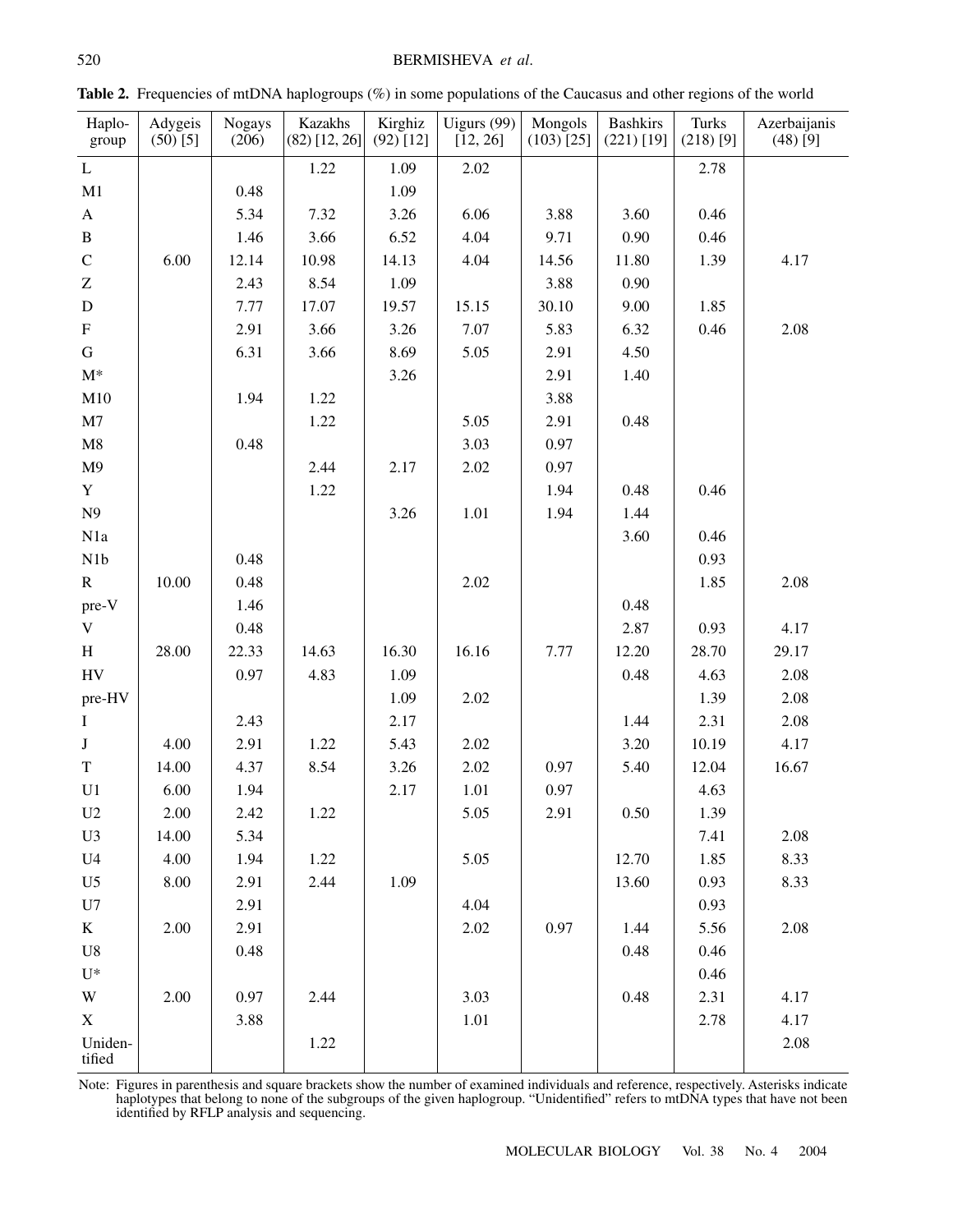lineages in the Nogay gene pool might stem from the time when the Turkic-speaking Pechenegs and Polovtsi invaded the North Caucasus: these people, as well as the Khazars who already lived in this region, had probably assimilated some Indo-Iranian-speaking nomadic populations of the steppe zone.

The East Eurasian lineages typical of the indigenous populations of Siberia, Mongolia, and China occur among the Nogays with a fairly high frequency (about 40%) [23–27]. In East Eurasia, the mtDNA lineages fall into two clusters, M or N, which originate from the African cluster L3 [7]. In Asia, approximately 55% of East Asian and Siberian mtDNA markers contribute to the M superhaplogroup, which includes the related clusters C, Z, G, D, E, and others. The remaining East Eurasian mtDNA lineages contribute to the A, B, F, Y, and N9 haplogroups. The frequency of the M haplogroup and its subhaplogroups is extremely low in Europe (about 1.65%). It has been shown previously that at most 6% of Saami and about 2% of Finn mtDNAs are members of the Asian M superhaplogroup, which indicates that the Mongoloid component prevails in West Europe [15, 22]. A recent analysis of the Volga–Ural populations has shown that in some of them, for example in the Turkic-speaking Bashkirs and Udmurts belonging to the Finno-Ugric language family, the frequency of East Eurasian lineages is as high as 42 and 21%, respectively [19]. Macrocluster N is common to European and Asian populations.

In the Nogays, the frequency of haplogroup M (29%) is much higher than in other peoples studied in the Caucasus [10]. It should be emphasized that our sample proved to include only one variant of the M1 haplogroup with transitions at positions 16,189, 16,223, 16,249, and 16,311, which is specific for the inhabitants of northeastern Africa. This motif is rare in the Mediterranean and Near East [13] and has been identified in single cases among the Ossetians, Georgians, and Kirghiz [10, 12]. At the same time, the variants of haplogroup U6 contributing to the U cluster typical of Eurasians have not been found in the Nogays. These data can provide a deeper insight into the pathways of ancient migration to eastern and northeastern Africa and the place of M1 haplogroup origin.

Among the peoples studied in the Caucasus, the M8 and M10 lineages were found only in the Nogays. The high frequency of the C, G, and D subhaplogroups and a lower frequency of the F, B, A, and Z haplogroups are also characteristic of the Nogays. Note that both the frequency of East Eurasian haplogroups and individual mtDNA lineages are similar in the Nogays, Kazakhs, and Bashkirs [12, 19, 26].

The maximum frequency of haplogroup C, a branch of cluster M, is characteristic of the Evenki and Yukagir (50%) [28]. This haplogroup is frequent in populations of North Siberia (30%) and less frequent

MOLECULAR BIOLOGY Vol. 38 No. 4 2004

(10%) in the Chukchi, Eskimos, and Itelmen in the east; Kazakh and Mongols in the south, and Selkup and Ket in the west [24, 27]. In the Turkic-speaking populations of the Volga–Ural region, the frequency of this haplogroup decreases from 11.8% in the Bashkir to 1.8% in the Tatar and Chuvash [19]. In the Caucasus, haplogroup C is most widespread among the Nogays, and its frequency is similar to that among the Bashkir (Table 2), which confirms once again that these two peoples are closely related [29].

The C haplogroup has a "sister" group Z, which occurs with the highest frequency in the Evenki, Kazakh, and Chinese (26, 8, and 8%, respectively). The Evenki, Ket, Selkup, Buryat, Tuvin, and populations of the North Caucasus lack haplogroup Z, whereas some Finno-Ugric populations, the Udmurt and Saami, do have this haplogroup [12, 15, 19, 22]. In the Nogays, we have identified haplogroup Z in 2.4% of cases. Among Turkic-speaking populations, a low frequency of this haplogroup has been determined in the Bashkirs, Tatars, and Kirghiz [19].

In the Nogays, the frequency of haplogroup D (7.8%) is the second highest among East-Eurasian haplogroups. This haplogroup is common in the Mongols and Siberian populations (30,1 and 13%, respectively) but rare in the populations of Southeastern Asia. In the Caucasus, this haplogroup has been revealed only in North Ossetia and Georgia, where its frequency is low [10].

Note that we have identified the F haplogroup in the studied sample of Nogays. This haplogroup is typical of Southeastern Asia, Altai, Kazakhstan, and Mongolia, but not of East Europe except for Hvar Island in Croatia [30] and Bashkir populations of the Volga–Ural region [19]. However, the high frequency of the F haplogroup in the last two cases can be explained by the founder effect under conditions of isolation.

The presence of the A haplogroup outside Northern and Eastern Asia and America has not been reported so far [4]. The frequency of this haplogroup in the studied sample of Nogays was 5.3%. In addition, the frequency of haplogroup B was 1.5% in this population. Haplogroup B has previously been identified in southern Siberia among the Buryat, Tuvin, and Altai [23] and, with a high frequency, in Mongolia [25]. These populations are regarded as ancestral to the B haplogroup-carrying populations of native Americans. This haplogroup occurs with a fixed frequency in the populations of Polynesia and New Zealand. Among peoples of the Caucasus, it has been identified in only one Armenian out of 192 examined individuals [10].

The first stage in the evolution of the Nogay population was connected with the ancient Turkic tribes (the 6th–8th centuries). In the Middle Ages, the tribes of the Pecheneg union (the 9th–11th centuries), the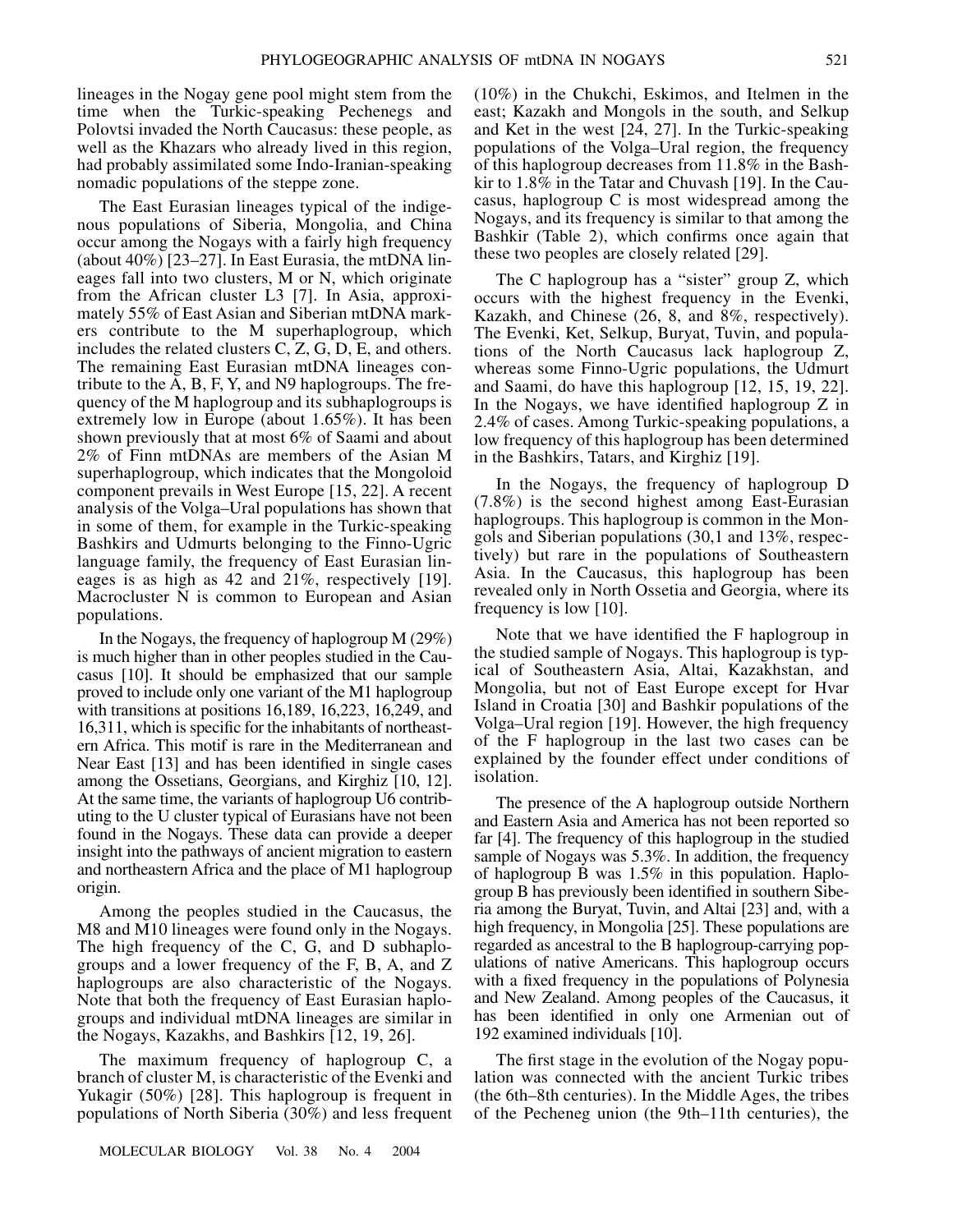Kipchak union (the 11th–13th centuries), the Golden Horde (the 13th–15th centuries), and the Nogay Horde (the 11th–17th centuries) contributed to this process [1]. Apparently, this is why the mtDNA haplotypes typical of Central Asia, Siberia, and Mongolia have been identified in this study. The presence of U7 lineages in the Nogays confirms the fact that, along with Turkic-speaking tribes, the Nogay Horde included Indo-Iranian populations presumably related to the Usuni–Uisuni. The descendants of ancient Uisuni who inhabited the Seven-River Land between the 3rd century B.C. and 5th century A.D. are currently encountered among the Nogays. Nogay ethnogeny involved interrelations with not only the Turkic world, but also with other neighbors inhabiting the steppes of southern Russia, the Volga region, the Crimea, and the North Caucasus, which is reflected in the gene pools of many people [1]. In particular, this fact may account for the diversity of West Eurasian mtDNA lineages characteristic of the Nogays.

Thus, the level of diversity of mtDNA haplotypes and the corresponding haplogroups in the sample of Nogays is very high. According to the results of clustering, most mtDNA types in the Nogays belong to haplogroups characteristic of West Eurasian populations. The high frequencies of the C, G, D, A, B, and F haplogroups indicate the involvement of Siberian and Central Asian components into Nogay ethnogeny. Among all peoples studied in the North Caucasus, the Nogays have the highest frequency of East Eurasian lineage markers. In addition, they carry mtDNA lineages similar to those of Indian populations. An explanation of this fact can be found in the ethnic history of Nogays. They belong to the Turkic world and cannot be considered apart from their neighbors, with whom the Nogays have been in direct contact for many centuries.

### ACKNOWLEDGMENTS

This work was supported by the Russian Foundation for Basic Research (01-04-48487) and the Ministry of Science and Education (43.073.1.1.2508). The expedition was organized by the Miklukho-Maklai Institute of Ethnology and Anthropology, Russian Academy of Sciences, and supported by the State Project "Nasledie" (Stavropol).

#### REFERENCES

- 1. Kereitov R.Kh. 1999. *Etnicheskaya istoriya nogaitsev* (Ethnic History of the Nogays). Stavropol.
- 2. Anderson S., Bankier A., Barrell B., *et al.* 1981. Sequence and organization of the human mitochondrial genome. *Nature.* **290**, 457–465.
- 3. Bandelt H.-J., Forster P., Sykes B., *et al*. 1995. Mitochondrial portraits of human populations using median networks. *Genetics*. **141**, 743–753.
- 4. Wallace D., Brown M., Lott M. 1999. Mitochondrial DNA variation in human evolution and disease. *Gene*. **238**, 211–230.
- 5. Macaulay V., Richards M., Hickey E., *et al.* 1999. The emerging tree of West Eurasian mtDNA: A synthesis of control-region sequences and RFLPs. *Am. J. Hum. Genet*. **58**, 1309–1322.
- 6. Richards M., Macaulay V., Bandelt H.-J., *et al*. 1998. Fhylogeography of mitochondrial DNA in western Europe. *Ann. Hum. Genet*. **62**, 241–260.
- 7. Kivisild T., Tolk H.-V., Paric J., *et al*. 2002. The emerging limbs and twigs of the East Asian mtDNA tree. *Mol. Biol. Evol*. **19**, 1737–1751.
- 8. Torroni A., Huoponen K., Francalacci P., *et al*. 1996. Classification of European mtDNA from an analysis of three European populations. *Genetics*. **144**, 1835–1850.
- 9. Richards M., Macaulay V., Hickey E., *et al*. 2000. Tracing European founder lineages in the Near Eastern mtDNA pool. *Am. J. Hum. Genet*. **67**, 1251–1276.
- 10. Tambets K., Kivisild T., Metspalu E., *et al*. 2000. The topology of the maternal lineages of the Anatolian and Trans-Caucasus populations and the peopling of Europe: Some preliminary considerations. In: *Archaeogenetics: DNA and Population Prehistory of Europe*. Eds. Renfrew C., Boyle K. Cambridge: McDonald Institute for Archaeological Research, 2000, pp. 219–235.
- 11. Nasidze I., Stoneking M. 2001. Mitochondrial DNA variation and language replacements in the Caucasus. *Proc. R. Soc. Lond*. **268**, 1197–1206.
- 12. Comas D., Carafell F., Mateu E., *et al*. 1998. Trading genes along the Silk Road: Mitochondrial DNA sequences and the origin of Central Asian populations. *Am. J. Hum. Genet*. **63**, 1824–1838.
- 13. Corte-Real H., Macaulay V., *et al*. 1996. Genetic diversity in the Iberian Peninsula determined from mitochondrial sequence analysis. *Ann. Hum. Genet*. **60**, 331–350.
- 14. Richards M., Corte-Real H., *et al*. 1996. Paleolithic and Neolithic lineages in the European mitochondrial gene pool. *Am. J. Hum. Genet*. **59**, 185–203.
- 15. Lahermo P., Sajantila A., Sistonen P., *et al*. 1996. The genetic relationship between the Finns and the Finnish Saami (Lapps): Analysis of nuclear DNA and mtDNA. *Am. J. Hum. Genet*. **58**, 1309–1322.
- 16. Torroni A., Bandelt H.-J., Macaulay V., *et al*. 2001. A signal, from human mtDNA, of postglacial re-colonization in Europe. *Am. J. Hum. Genet*. **69**, 844–852.
- 17. Kivisild T., Papiha S., Rootsi S. 2000. An Indian ancestry: A key for understanding human diversity in Europe and beyond. In: *Archaeogenetics: DNA and population prehistory of Europe*. Eds. Renfrew C., Boyle K. Cambridge: McDonald Institute for Archaeological Research, 2000. pp. 267–275.
- 18. Kivisild T., Bamshad M., Kaldma K., *et al*. 1999. Deep common ancestry of Indian and Western Eurasian mitochondrial DNA lineages. *Curr. Biol*. **9**, 1331–1334.
- 19. Bermisheva M, Tambets K, Villems R., *et al.* 2002. Diversity of mtDNA lineages in populations of the Volga–Ural region. *Mol. Biol*. **6**, 990–1001.
- 20. Malyarchuk B., Grzybowski T., Derenko M., *et al*. 2002. Mitochondrial DNA variability in Poles and Russians. *Ann. Hum. Genet*. **66**, 261–283.

MOLECULAR BIOLOGY Vol. 38 No. 4 2004